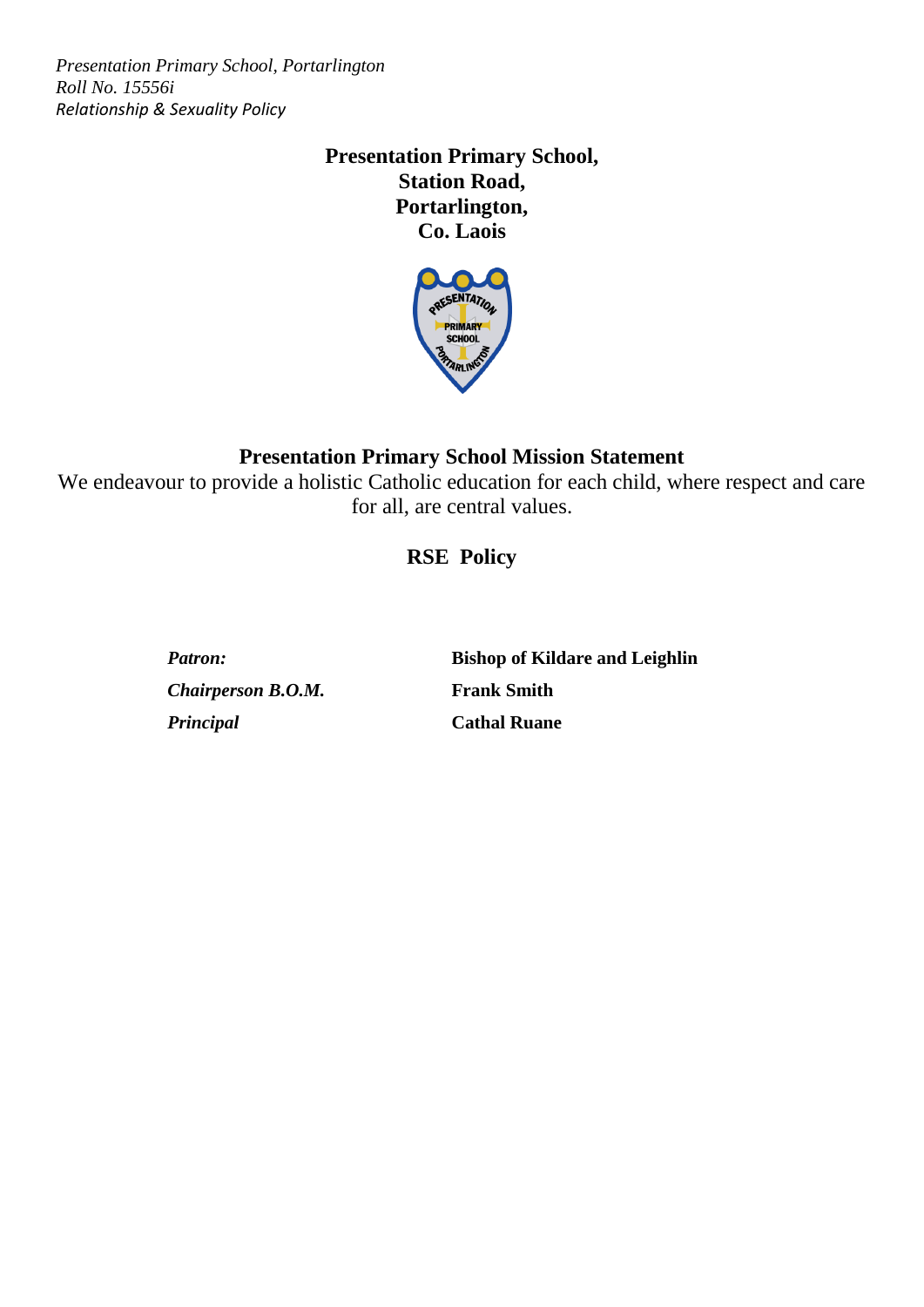# Relationship and Sexuality Education Policy

#### **School Details**

Presentation Primary School is a girl's school, with boys attending up until 1<sup>st</sup> class.

#### **Introductory Statement**

This policy is an approved approach to the teaching of Relationships and Sexuality Education (RSE) in Presentation PS. It was developed by the Presentation P.S. RSE Policy Committee which included two teachers, two representatives of the Board of Management and two parent representatives. It was developed to inform teachers and parents as to what material is covered in the RSE programme within SPHE.

#### **School Philosophy**

This policy was developed and will be implemented in ways which are in keeping with the ethos of the school. The ethos of the school is characterised by the following:

- ➢ We endeavour to provide a holistic Catholic education for each child, where respect and care for all are central values.
- ➢ While upholding the Catholic ethos and Presentation spirit of the school we promote inclusiveness, and respect cultural and religious diversity.
- $\triangleright$  We endeavour to cater for the full development of each child, educationally, spiritually, morally, and socially; to help them think clearly, creatively, and critically, and to act independently; to help them to acquire moral and religious values, and to respect the principles of truth, unselfishness, politeness, honesty and temperance.
- $\triangleright$  To prepare them to live full and useful lives as adults in our society

#### **Definition of RSE**

Relationship and Sexuality education (RSE) aims to provide opportunities for children and young people to learn about relationships and sexuality in ways that help them think and act in a moral, caring and responsible way (Going Forward Together Parent's Information Booklet, page 4).

#### **Relationship of RSE to SPHE**

Social, Personal and Health Education (SPHE) provides opportunities for pupils to learn basic personal and social skills which foster integrity, self-confidence and self-esteem while nurturing sensitivity to the feelings and rights of others.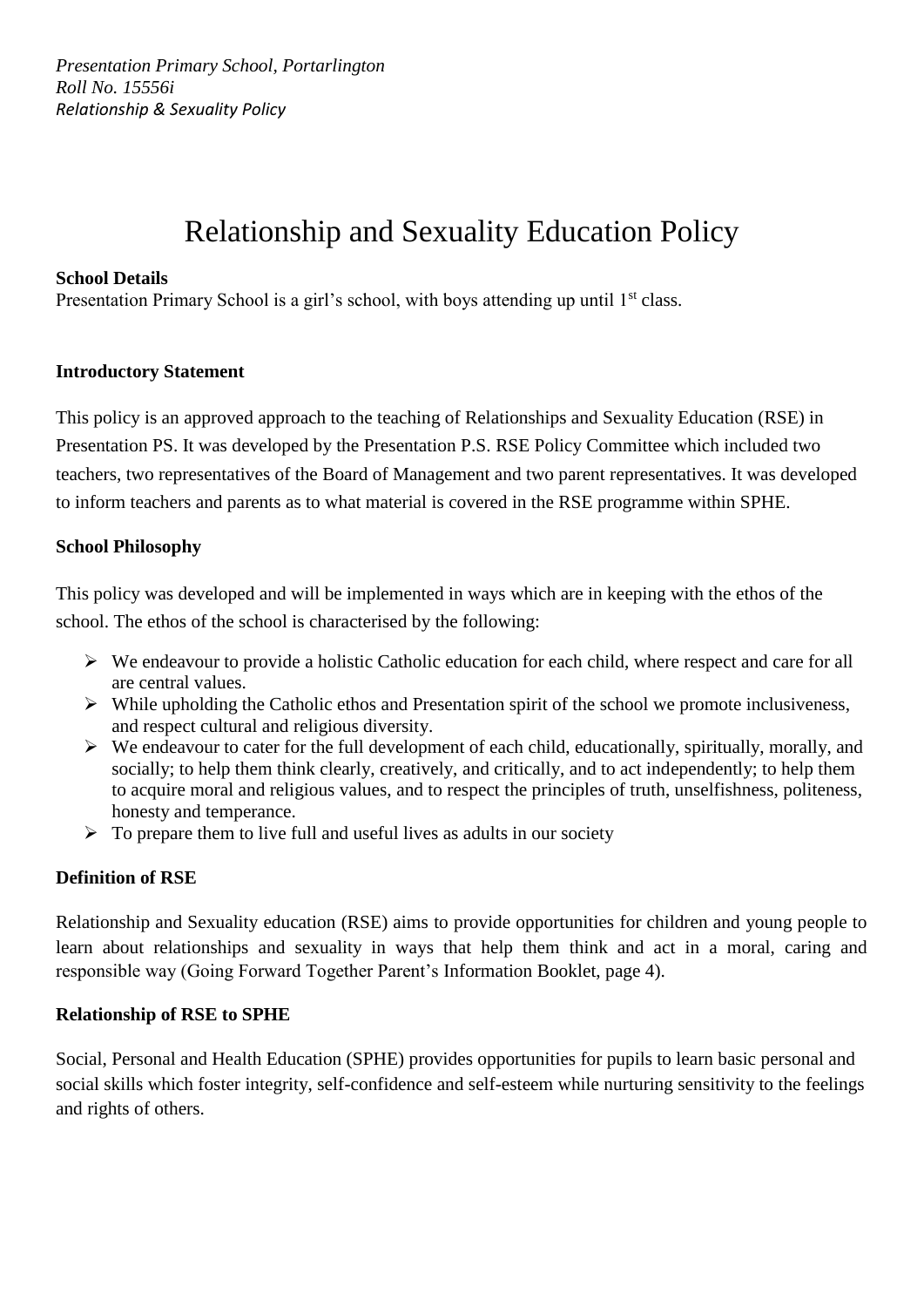#### **Current Provision Included in the school curriculum is:**

- SPHE lessons (provided through discrete curricular time and integration)
- Use of the RSE Manuals and Busy Body resources
- Stay safe Programme / Walk Tall Programme
- Religious Education

#### **Aims of our RSE programme**

- To help young people develop healthy friendships and relationships
- To promote a healthy attitude to sexuality and to relationships
- To enhance the personal development, self-esteem and well-being of the child
- To foster an understanding of, and a healthy attitude to, human sexuality and relationships in a moral, spiritual and social framework
- To enable the child to acquire an understanding of, and respect for, human love, sexual intercourse and reproduction- Fifth and Sixth Class
- To understand the physical changes taking place with the onset of puberty- Senior Classes
- To develop and promote in the child a sense of wonder and awe at the process of birth and new life.
- To enable the child to be comfortable with the sexuality of oneself and others while growing and developing. We support the aims on which RSE is modelled. We encourage good behaviour, open communication, understanding and tolerance of differences, and respect for self and others. We recognise that both pupils and staff have rights and responsibilities in our school. A sense of responsibility is fostered and attention is paid to the wellbeing of all of the members of the school community.

#### **Policies which support SPHE/RSE**

- Child Protection Policy
- Code of behaviour and discipline
- Anti-Bullying Policy where specific strategies to prevent and deal with homophobic and transphobic bullying are listed
- **Enrolment Policy**
- Acceptable Use Policy

#### **Guidelines for the Management and Organisation of RSE in our School Curriculum Matters**

Curriculum Content –The curriculum by NCCA will be followed as published, and will be taught from infants to  $6^{th}$  class. All resources used will be in keeping with the ethos of the school, the whole school plan for SPHE and the RSE policy. Each class teacher will teach the content for their class level.

- The Stay Safe programme will be implemented throughout the school.
- The class teachers will coordinate the teaching of Stay Safe during the school year (carefully consider time of year for teaching Stay Safe and the sensitive elements of the RSE programme)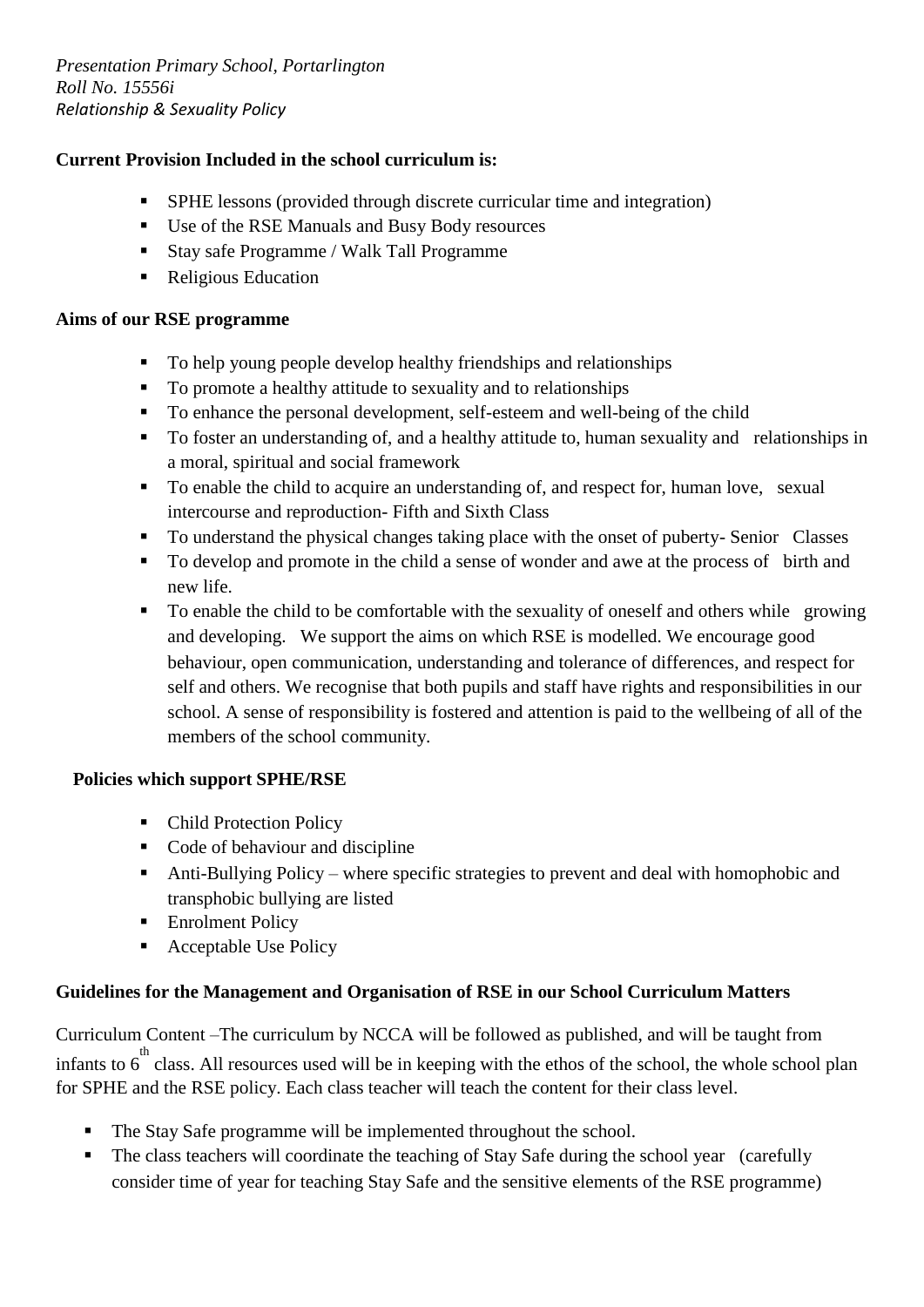#### **Organisational Matters:**

- Parents will be informed in advance of lessons on the sensitive areas of the RSE programme, with a letter relevant to what will be taught at their child's class level, example of letter see Appendix 3. The letter will be issued in advance, giving parents an opportunity to observe what is covered and to prepare their children, it also gives parents an opportunity to become involved, to inform themselves of the programme content and to prepare children for the information they will acquire around the sensitive areas and discuss areas covered in RSE/SPHE. Parents are invited/welcome to view the curriculum and may speak to the class teacher if they have any concerns.
- **•** Special consideration will be taken to ensure that the needs of children with SEN are met. Taking into account the pupil's social and emotional development, instruction will be based on individual needs where possible. Parents will be consulted around sensitive issues.

#### **Curriculum Planning**

RSE forms part of the national curriculum for SPHE by NCCA and will be taught from infants to 6th class. RSE will be covered under the following strands and strand units of the SPHE curriculum:

#### Myself

- Self-Identity
- Taking care of my body
- Growing and Changing
- Safety and Protection
- Making decisions (3rd) Class onwards)

Myself and Others

- Myself and my family
- My friends and other people
- Relating to other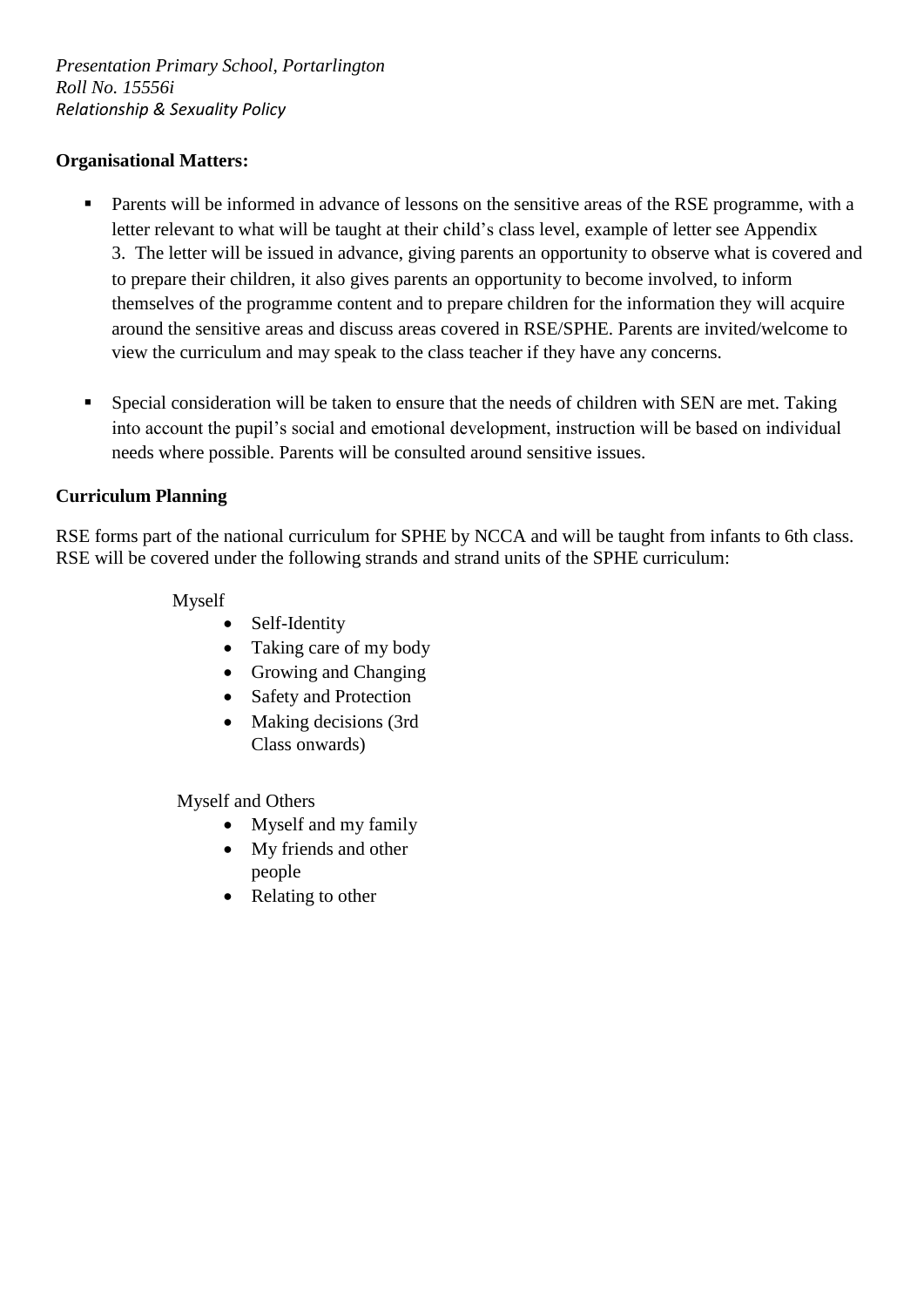The RSE programme is divided into two main parts:

A. The general programme which contains content such as:

- Friendship
- Self-identity
- Family
- Self-esteem
- Growing up

## B. The second section will deal with any sensitive content. *See Appendix 1 for teacher planning support*

| <b>Bodily changes</b><br><b>Keeping Safe</b><br>Bodily changes during grown and birth (birth-9)<br>Healthy eating, personal hygiene, exercise<br>Making age appropriate choices<br><b>Keeping Safe</b><br>Appreciating the variety of family types and<br><b>Expressing Feelings</b><br>an variety of family life that exists in our<br>Appreciating the variety of family types<br>٠<br>school and community<br>within our school and community and how<br>we these family relationships shape us<br>Recognising and expressing feelings<br>$\bullet$<br>Self-care, hygiene, diet, exercise and sleep<br>Making healthy and responsible decisions<br>٠<br>Expressing opinions and listening to others<br>Forming Friendships<br>Naming the parts of the male/ female body<br>Discuss the stages and sequence of<br>٠<br>using appropriate anatomical terms (Junior/<br>development of the human baby in the<br>Senior Infants)<br>womb(Fourth class)<br>Naming the parts of the male/ female body<br>Changes that occur in boys and girls with the<br>$\bullet$<br>using appropriate anatomical terms and<br>onset of puberty (Fifth and Sixth Class) *<br>identify some of their functions (1st/2nd)<br>Reproductive system of male/female adults<br>$\bullet$<br>(Fifth and Sixth Class) * | Topics covered up to $2nd$ include: | Topics from $3rd$ to $6th$ include: |
|-----------------------------------------------------------------------------------------------------------------------------------------------------------------------------------------------------------------------------------------------------------------------------------------------------------------------------------------------------------------------------------------------------------------------------------------------------------------------------------------------------------------------------------------------------------------------------------------------------------------------------------------------------------------------------------------------------------------------------------------------------------------------------------------------------------------------------------------------------------------------------------------------------------------------------------------------------------------------------------------------------------------------------------------------------------------------------------------------------------------------------------------------------------------------------------------------------------------------------------------------------------------------------------------------|-------------------------------------|-------------------------------------|
| <b>Understanding sexual intercourse,</b><br>$\bullet$<br>conception and birth within the context of a<br>committed loving relationship (Fifth and<br>Sixth Class)*                                                                                                                                                                                                                                                                                                                                                                                                                                                                                                                                                                                                                                                                                                                                                                                                                                                                                                                                                                                                                                                                                                                            |                                     |                                     |

**\***Fourth class girls will be taught the lessons on changes during puberty including menstruation.

\*Fifth class girls will be taught the lesson on puberty for boys and girls together, with a follow up lesson to reteach and have space for questions and reflection a week later.

\*Sixth class girls taught the lesson on reproduction, and a week later will be separated for a follow up lesson to reteach and provide an opportunity for questions. The follow up lessons on responsibilities are of equal importance to the context of these lessons.

Topics such as sexually transmitted diseases, contraception, masturbation and abortion are not covered in the primary school RSE programme

## **Approaches & Methodologies**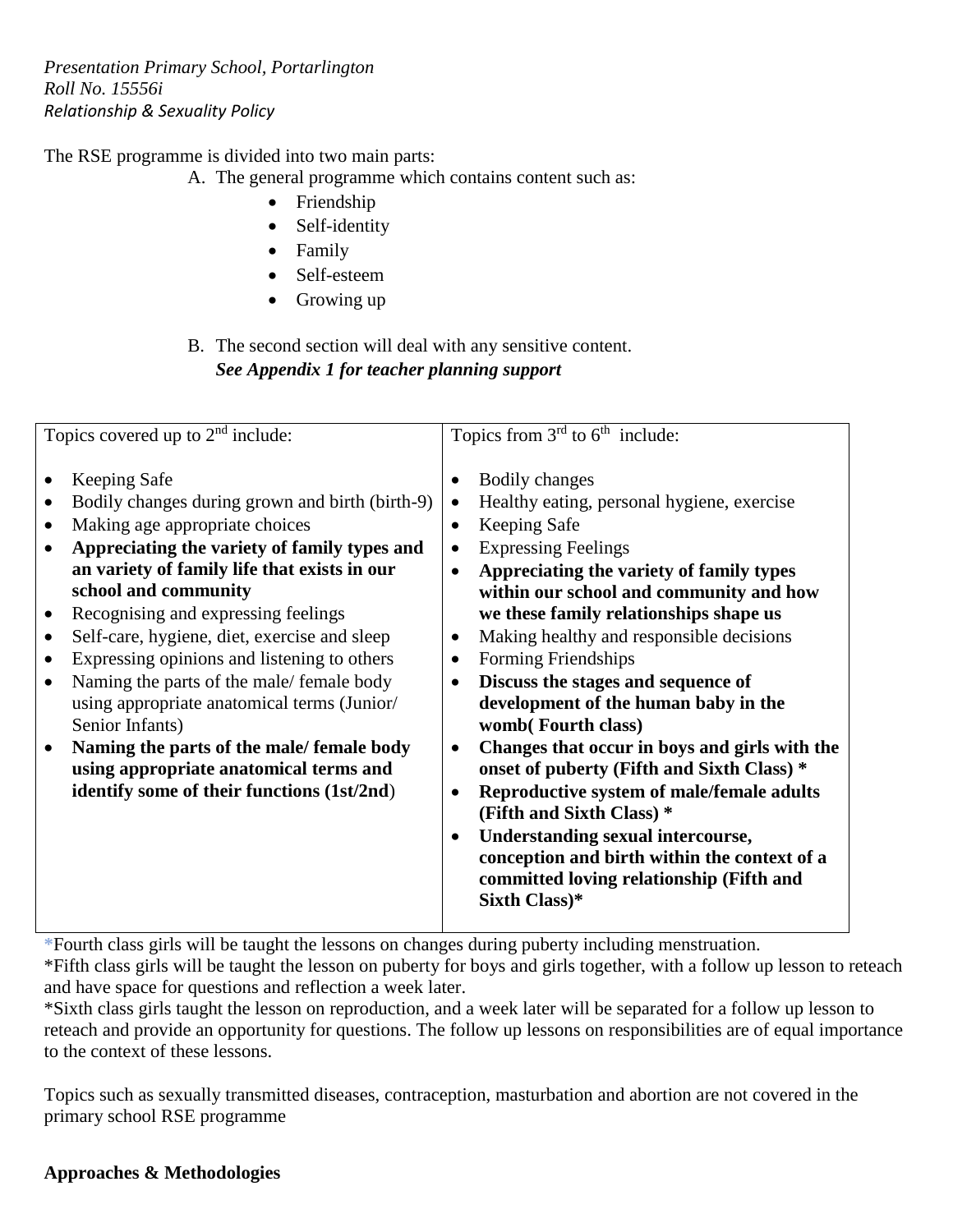When implementing the programme, staff at National School will endeavor to display respect for and sensitivity towards the different cultural family backgrounds experienced by the children. The curriculum will be taught in an age-appropriate manner at all times. The curriculum will be taught from Junior Infants to 6th class. It will be taught through a spiral curriculum (key topics will be revisited in a developmental manner at regular intervals). The materials taught will reflect the needs of the children.

The RSE curriculum will be taught through:

- Stories and poems
- Classroom discussion
- Group work
- Games
- Art activities
- Reflection
- Circle time
- Guest speaker

The approach in school is child-centered and will always take the age and stage of development of the children into account. Appropriate vocabulary relating to sexuality, growing up, physical changes, parts of the body and feeling will be used. The use of slang will be discouraged.

Questions arising from lesson content will be answered in an age-appropriate manner. The class teacher cannot answer questions which do not relate to the particular curriculum objectives for a class. Pupils will be informed if a question/issue is not on the programme and they will be advised to talk with their parents. Teachers may exercise discretion to contact parents themselves if they feel that a question is very inappropriate. **Staff should not invalidate questions but use limits**.

When deciding whether it is appropriate to answer a question or not the teacher should consider:

- If the question is a moral one, while being sensitive of different religious and non-religious backgrounds will refer the child to speak to their parents or guardians or to the Catholic teaching
- It will be our policy not to answer personal questions about ourselves
- A question is an opportunity to clarify, to teach and to reassure and in line with the SPHE curriculum which aims to equip children with attributes and skills necessary to live a democratic way of live with individual and group rights and responsibilities
- The teacher will use Socratic Questioning techniques to challenge children sensitively to develop critical thinking by facilitating appropriate discussion. See Appendix 2

#### **Sample responses**;

- I'll do my best to answer your questions but I may not be able to answer all of them
- That's something you'll learn about as you get older
- Is that something you could talk to your parents / guardians / family
- We agreed in our contract that we wouldn't ask anyone personal questions.

For older children a 'question box' can be used as part of a structured RSE lesson. Teachers can follow up on the written questions at a later date, thus allowing time to prepare suitable answers, consult with collegues, etc. If issues arise which might be seen to contravene Children's First Guidelines, the teacher will notify the designated liaison person in the school.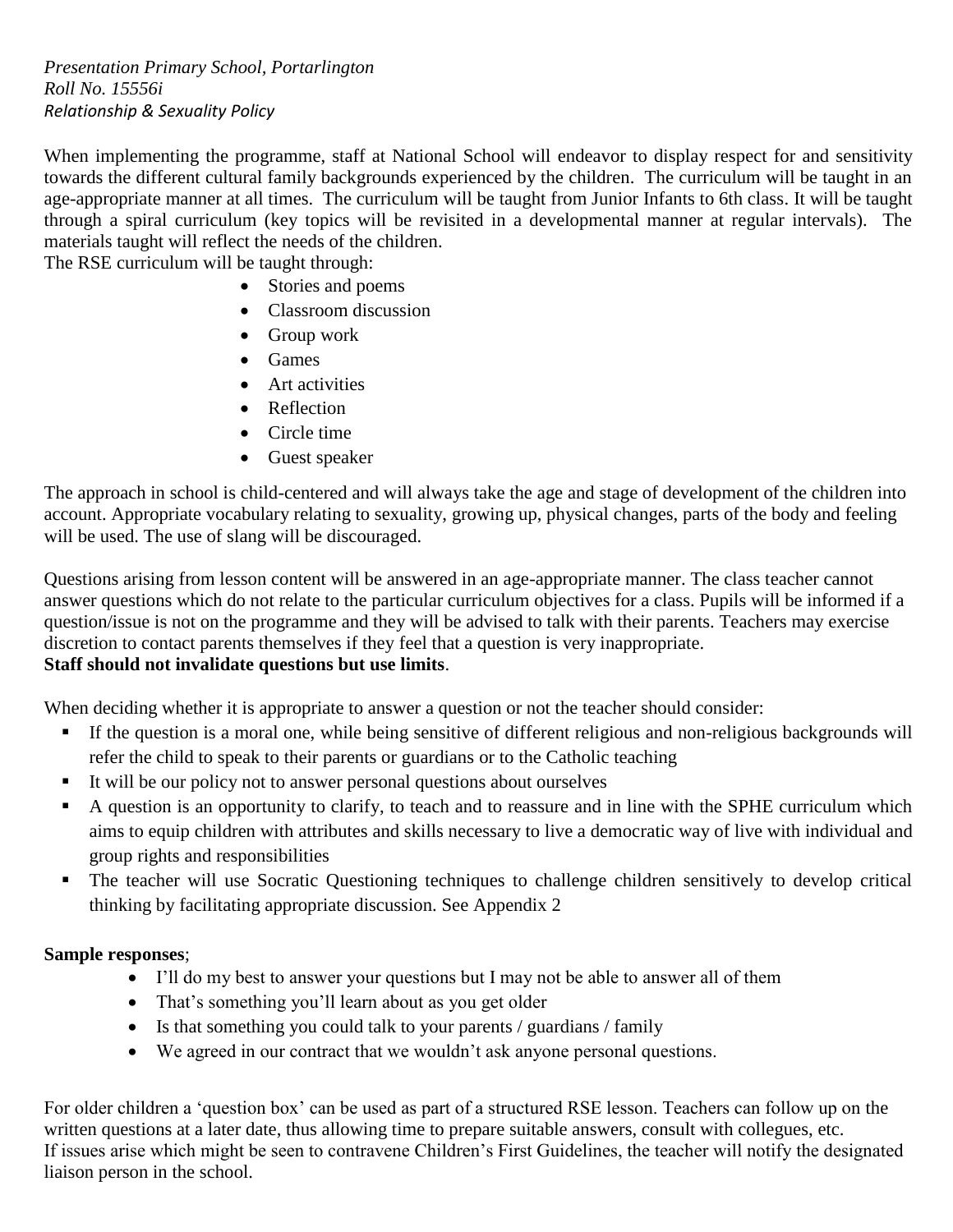### **Parental Involvement**

- Parents are welcome to view the curriculum and resources if they wish.
- Regular contact will be made with parents prior to the teaching of lessons involving the 'sensitive elements' of the RSE programme, in the form of the RSE manual home/school links pages or contact by letter etc.
- **•** Parents will be informed in advance when formal lessons on the sensitive areas of the programme and will be asked to discuss these issues with their child prior to the lessons in school. See sample letter appendix 5
- **•** Parents in 5<sup>th</sup> and 6<sup>th</sup> will receive a copy of the Busy Body DVD at parent / teacher meeting
- The school acknowledges that parents have the primary responsibility for educating their children about growing and changing.

#### **Resources**

Relationships and Sexuality Education Manuals (DES). Each class teacher has a copy of the appropriate manual.

- Stay Safe programme
- Walk Tall Programme.
- **Example 3** Busy Bodies DVD and booklet. This DVD and booklet were developed to support the teaching of the  $5<sup>th</sup>$ and  $6<sup>th</sup>$  class component of RSE within the context of SPHE.
- All resources are available for parents/guardians to view if they so request prior to the delivery of the lesson.
- **•** Picture books with a variety of family types, and the RESPECT guidelines  $*$  see anti- bullying policy for preventative strategies for homophobic and transphobic bullying

#### **Provision of Ongoing Support**

- **•** Opportunities provided by our Education Centre will be brought to the attention of staff members. Teachers will be encouraged to attend CPD in RSE.
- Application for in-school support from PDST sought when necessary.
- Staff meetings utilised as a platform for discussion and development of RSE materials.
- Peer observation opportunities for staff to develop confidence
- Each September the Juniors  $-2<sup>nd</sup>$  lessons sensitive lessons are modeled for class teachers, and 3<sup>rd</sup> -6<sup>th</sup> sensitive lessons are modeled for teachers